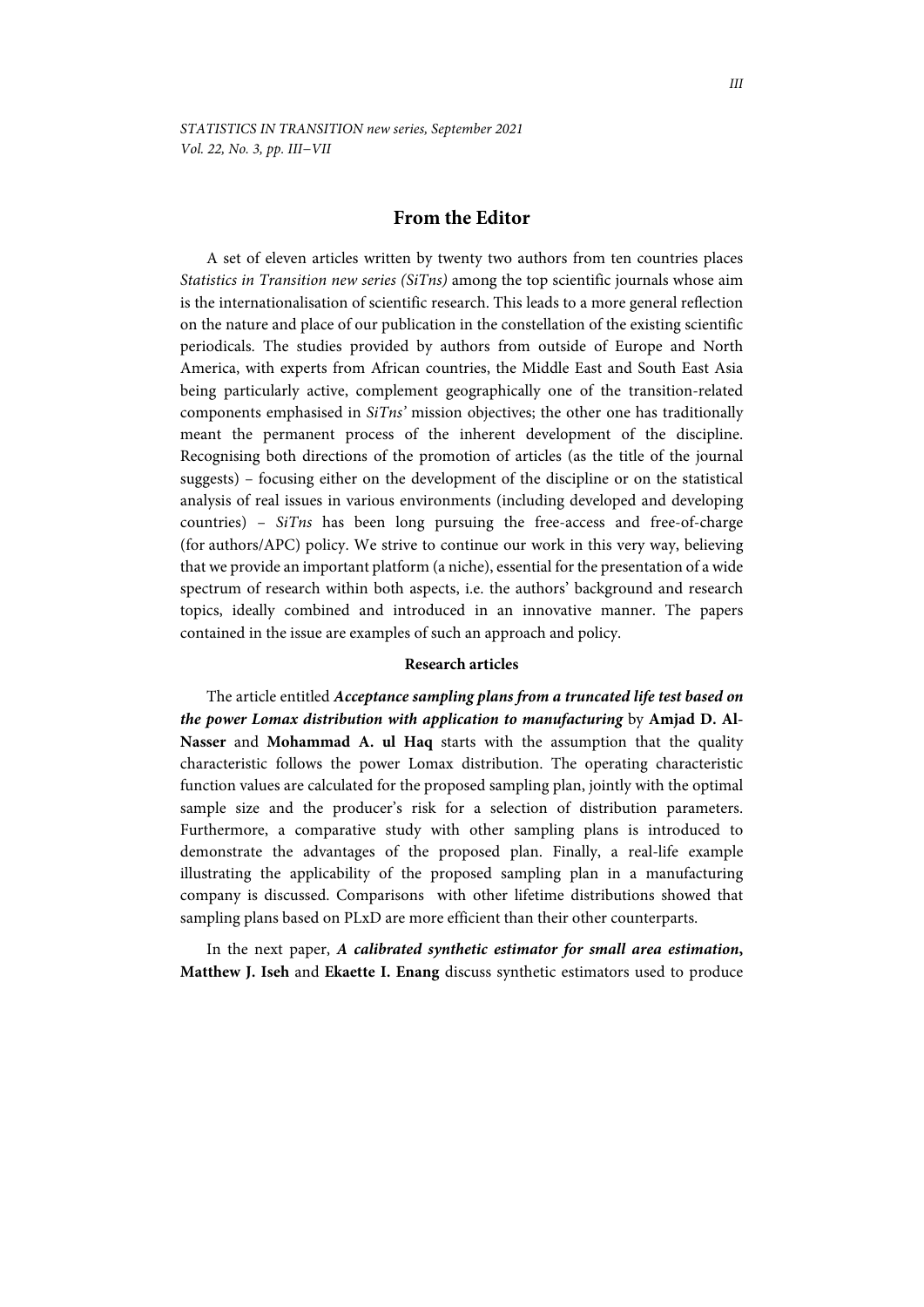estimates of population mean in areas where no sampled data are available. Given that such estimates are usually highly biased with invalid confidence statements, the paper presents a calibrated synthetic estimator of the population mean which addresses several problematic issues. Two known special cases of this estimator were obtained in the form of combined ratio and combined regression synthetic estimators, using selected tuning parameters under stratified sampling. In result, their biases and variance estimators were derived. The empirical demonstration of the usage involving the proposed calibrated estimators shows that they provide better estimates of the population mean than the existing estimators discussed in the study. In particular, the estimators were examined through simulation under three distributional assumptions, namely the normal, gamma and exponential distributions. The results show that they provide estimates of the mean displaying less relative bias and greater efficiency. Moreover, they prove more consistent than the existing classical synthetic estimator. The further evaluation carried out using the coefficient of variation provides additional confirmation of the calibrated estimator's advantage over the existing ones in relation to small area estimation. The proposed combined ratio synthetic estimator has shown dominance over the combined regression synthetic estimator suggesting that the latter is not suitable for any real-life data that follow exponential distribution for small domains under stratified sampling.

**Andrzej Szymański's** and **Agnieszka Rossa's** paper entitled *The Complex-Number Mortality Model (CNMM) based on orthonormal expansion of membership functions* deals with a new fuzzy version of the Lee-Carter (LC) mortality model. Mortality rates as well as parameters of the LC model are treated in this model as triangular fuzzy numbers. As a starting point, the fuzzy Koissi-Shapiro (KS) approach is recalled. Based on this approach, a new fuzzy mortality model – CNMM – is formulated using orthonormal expansions of the inverse exponential membership functions of the model components. The paper includes numerical findings based on a case study applying the new mortality model compared to the results obtained with the standard LC model. Moreover, the confidence intervals for log-central mortality rates can also be derived, but they reflect the error term in the random walk model, ignoring the estimation errors of other parameters; thus, the confidence intervals can only be derived for the prediction window.

In the paper *Bayesian estimation and prediction based on Rayleigh record data with applications***, Abu Awwad R. R., Bdair O. M.,** and **Abufoudeh G. K.,** consider the problem of estimating the scale and location parameters of the model and predicting the future unobserved record data using a record sample from the Rayleigh model. Maximum likelihood and Bayesian approaches under specific loss functions are used to estimate the model's parameters. The Gibbs sampler and Metropolis-Hastings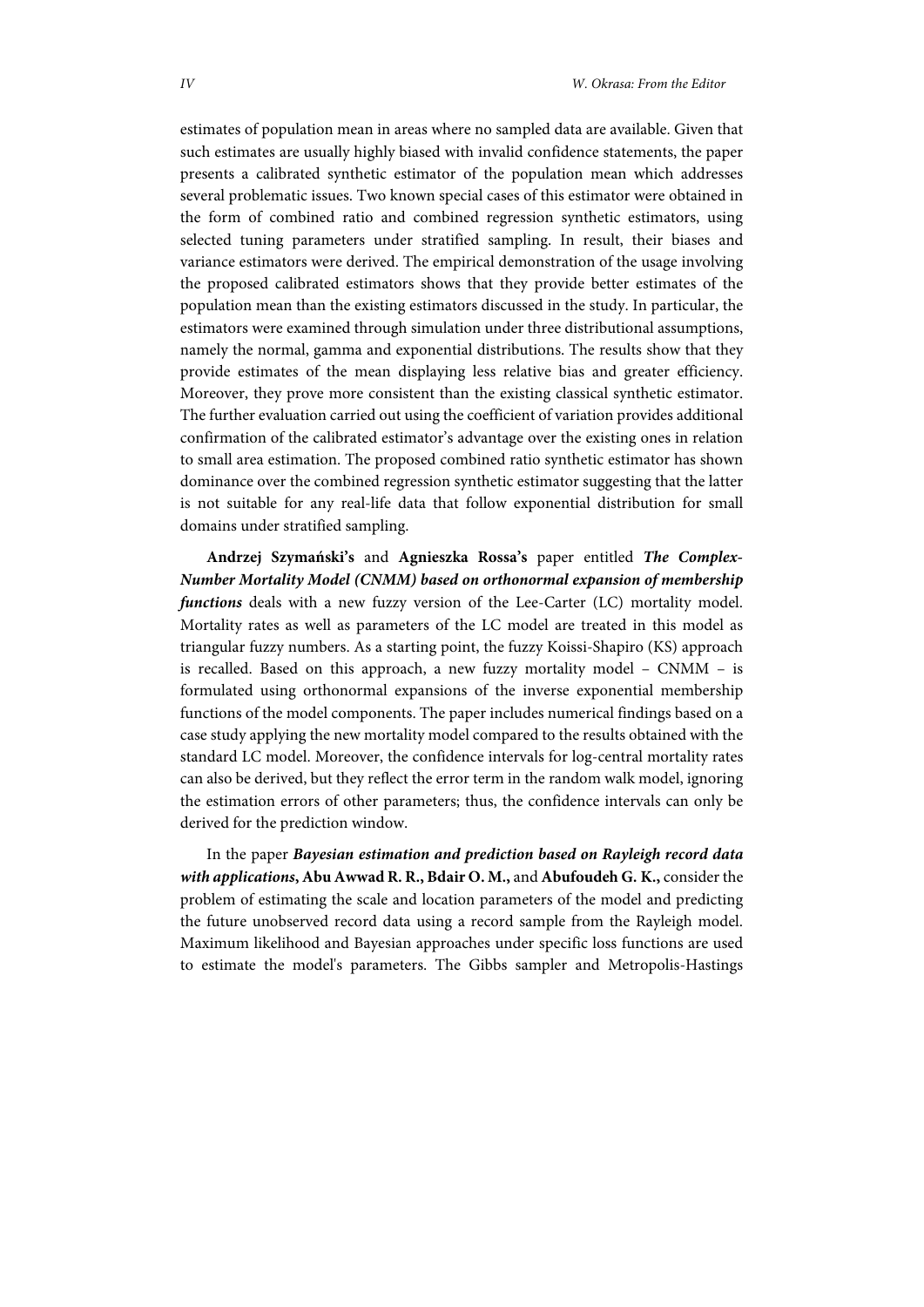methods are applied within the Bayesian procedures to draw the Markov Chain Monte Carlo (MCMC) samples, used in turn to compute the Bayes estimator and the point predictors of the future record data. Two examples of real-life data have been analysed to illustrate the developed procedures.

**Vipin Sharma** and **Vinod Kumar** in their article entitled *Trade potential under SAFTA between India and other SAARC countries: the augmented gravity model approach* attempt to assess the trade potential for the years 1992 to 2019 at annual frequency in general, and for 2004 to 2019 in detail. The findings of this paper show that intra-regional trade volumes between SAARC nations can be increased and encouraged. It is important to undertake structural reforms in order to boost trade with non-member countries. The authors suggest that research on this issue should take into account the effect of locational and infrastructural advantages on transportation costs using a gravity model. Previous research has also shown that an augmented gravity model may help in explaining some key features of South Asian trade which may not be explained by traditional gravity models.

**Haitham A. Yousof, M. Masoom Ali, Hafida Goual,** and **Mohamed Ibrahim** in their article *A new Reciprocal Rayleigh Extension: properties, copulas, different methods of estimation and a modified right censored Test for validation* derive the new reciprocal Rayleigh extension's relevant statistical properties. The authors emphasise the results of their research related to convexity and concavity and discuss their estimation of the model's parameters using different estimation methods such as the maximum likelihood estimation method, the ordinary least squares estimation method, the weighted least squares estimation method, the Cramer-Von-Mises estimation method, and the bootstrapping method. The performances of the proposed estimation methods are investigated through a simulation study. Several bivariate- and multivariate-type models have also been derived based on the Farlie Gumbel Morgenstern copula, the Clayton copula, Renyi's entropy copula and the Ali-Mikhail-Haq copula. The modified Nikulin-Rao-Robson test for right censored validation is applied to a censored real data set.

**Agata Boratyńska's** paper *Robust Bayesian insurance premium in a collective risk model with distorted priors under the generalised Bregman loss* presents a collective risk model relating to insurance claims. The objective is to calculate a premium, which is defined as a functional specified up to unknown parameters. The Bayesian methodology, which combines the prior knowledge about certain unknown parameters with the knowledge in the form of a random sample, has been adopted, along with the generalised Bregman loss function. The results, however, can be applied to numerous loss functions, including the square-error, LINEX, weighted square-error, Brown, entropy loss. Some uncertainty about a prior is assumed by a distorted band class of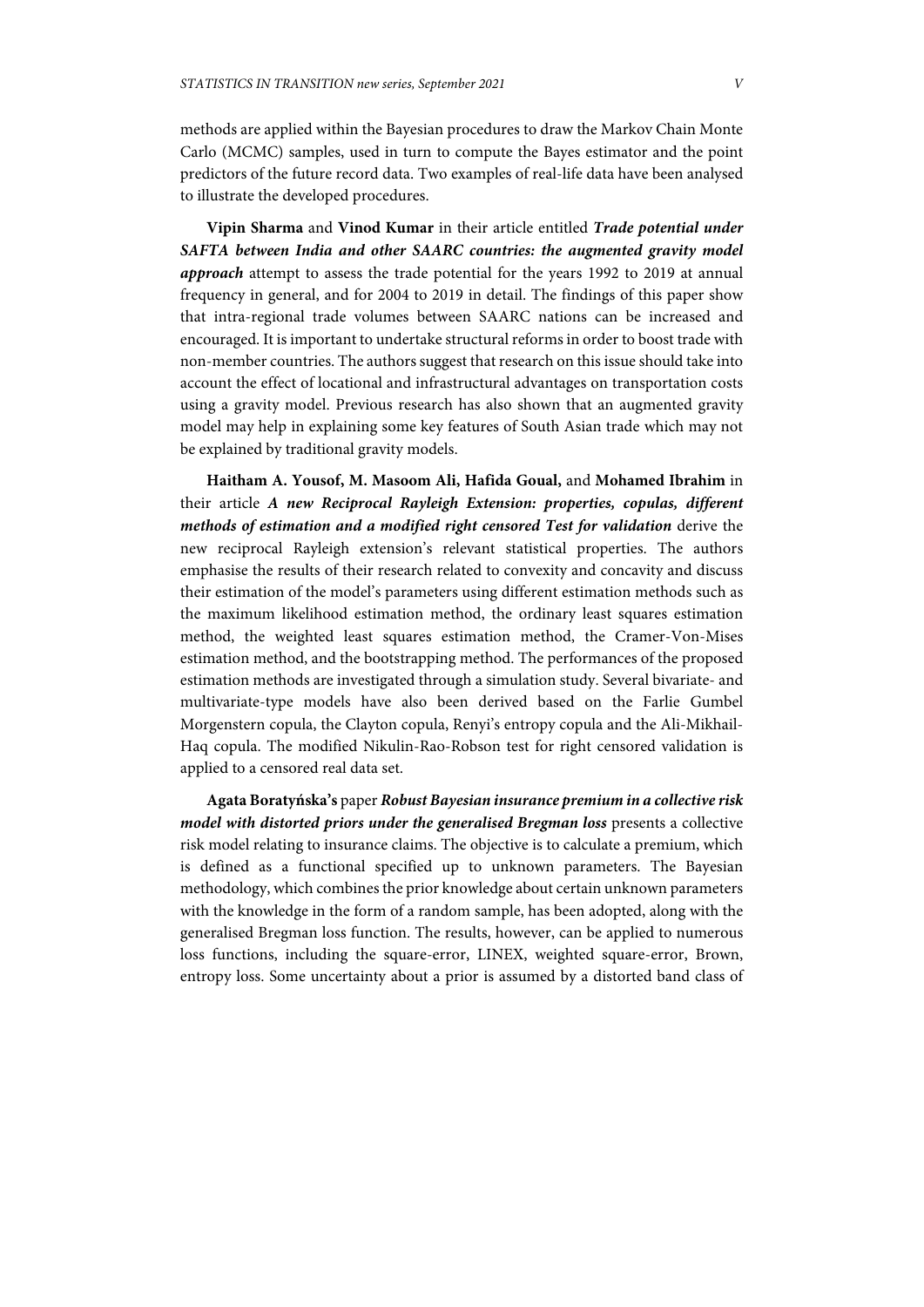priors. A range of collective and Bayes premiums is calculated and posterior regret Γminimax premium as a robust procedure has been implemented. Two examples are provided to illustrate the issues considered – the first one with an unknown parameter of the Poisson distribution and the second one with unknown parameters of distributions of the number and severity of claims.

**Hajar Bouazzaoui, Mohamed Abdou Elomary,** and **My Ismail Mamouni** discuss *An application of persistent homology and the graph theory to linguistics: The case of Tifinagh and Phoenician scripts* using tools from within topological data analysis and the graph theory for identifying the similarity between the two scripts (Tifinagh and Phoenician). The clustering of their letter shapes is performed based on the pairwise distances between their topological signatures. The ideas presented in this work can be extended to study the similarity between any two writing systems and as such can serve as the first step for linguists to determine the possibly related scripts before conducting further analysis. For instance, a future work might explore the nature of this relatedness, i.e. whether one script is derived from the other or one was built under the other's influence.

In the paper *A new count data model applied in the analysis of vaccine adverse events and insurance claims***, Showkat Ahmad Dar, Anwar Hassan, Peer Bilal Ahmad**  and **Sameer Ahmad Wani** present a new probability distribution, created by compounding the Poisson distribution with the weighted exponential distribution. Important mathematical and statistical properties of the distribution are derived and discussed. The paper describes the proposed model's parameter estimation, performed by means of the maximum likelihood method. Finally, a real data set is analysed to verify the suitability of the proposed distribution in modelling a count dataset representing vaccine adverse events counts and insurance claims.

#### **Other articles:**

## *38th Multivariate Statistical Analysis 2019, Łódź. Conference Papers*

The last paper, by **Wioletta Grzenda**, entitled *Modelling the occupational and educational choices of young people in Poland using Bayesian multinomial logit models* is based on a presentation delivered at the 2019 Multivariate Statistical Analysis conference. A binomial logit model is applied to two states: of being unemployed and employed, or economically inactive and active. The paper focuses on the situation of young people aged 18 to 29 on the labour market in Poland. They were divided into the following groups: the employed and not learning, those combining education with work, the unemployed, learners/students only, and those economically inactive and not at school. All the different models were estimated within the Bayesian approach. The findings show that continuing education by young people may result from their